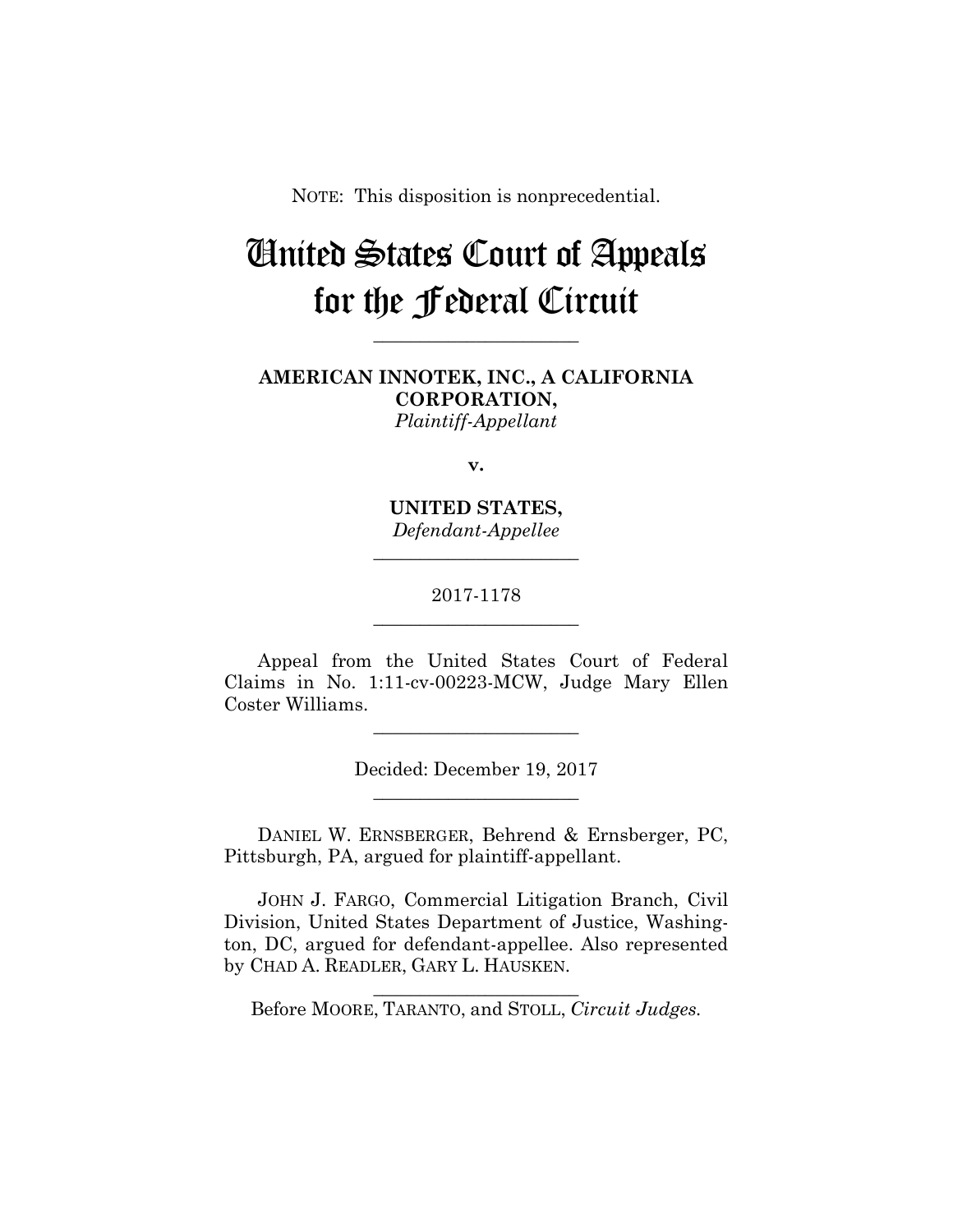## TARANTO, *Circuit Judge*.

American Innotek, Inc., owns U.S. Patent 5,116,139. It sued the United States in the Court of Federal Claims under 28 U.S.C. § 1498, asserting that the government was using the subject matter of claims 1–4 and 17 of the patent without a license from American Innotek. The Court of Federal Claims, after holding a trial, entered judgment for the United States based on the conclusion that the asserted claims are invalid for obviousness under 35 U.S.C. § 103. *Am. Innotek, Inc. v. United States*, 128 Fed. Cl. 135, 167–68 (2016). American Innotek appeals. We have jurisdiction pursuant to 28 U.S.C.  $\S$  1295(a)(3). We affirm.

We see no clear error in the findings of the Court of Federal Claims regarding the scope and content of the prior art, the differences between the prior art and the '139 patent, and the existence of a motivation to combine the prior art elements with a reasonable expectation of success to arrive at the claimed inventions. We see no clear error in the findings of the Court of Federal Claims about the facts bearing on objective indicia of nonobviousness. And we agree with the legal conclusion of obviousness, considering all the pertinent facts, including objective indicia.

This conclusion is a case-specific one. The Court of Federal Claims suggested the existence of a categorical rule that objective indicia, no matter how indicative of non-obviousness they are, "cannot overcome a strong showing of obviousness based on combinations of prior art applied according to the prior art's expected function." *Am. Innotek*, 128 Fed. Cl. at 163 (citing *Apple Inc. v. Samsung Elecs. Co., Ltd.*, 816 F.3d 788, 804 (Fed. Cir. 2016)). That goes too far. "Objective indicia of nonobviousness must be considered in every case where present," *Apple Inc. v. Samsung Elecs. Co., Ltd.*, 839 F.3d 1034, 1048 (Fed. Cir. 2016) (en banc), *cert. denied*, No. 16-1102,